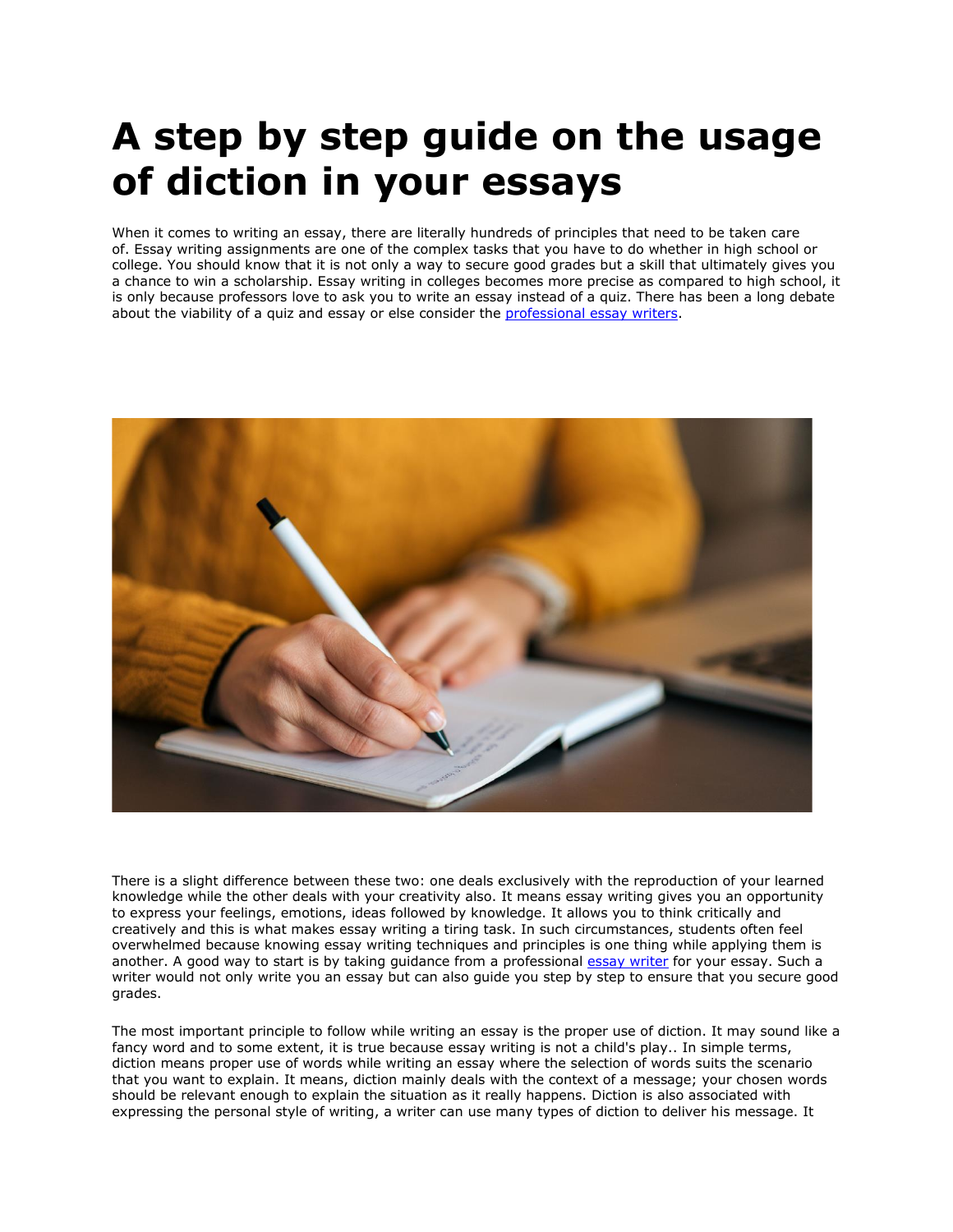means you need to adopt a certain writing style to convey your message and you can achieve it with the proper use of diction.

## **A step-by-step guide to use proper diction in your essay**

Being a student myself, I know it could be quite difficult to use proper words to express your ideas. I had been in that place where I used to spend hours thinking, will I ever be able to **write my essay** appropriately? In such instances, always consider taking help from professionals who will not only help you in [write my essay online](https://www.sharkpapers.com/) and ultimately you will be able to write a good essay by yourself.

Being an essay writer, you should know that your work is incomplete without the use of proper diction as it gives meaning to your essay. It is very important for you to know different types of dictions so that you can use them appropriately.

# **Formal Diction**

Formal diction includes the use of a professional tone in academic writing. It may also include professional language, sophisticated tone, and the use of elevated words only suitable for certain occasions. It means you cannot use colloquial expressions or slang, that is why the use of proper language is encouraged.

#### **Informal Diction**

Informal diction can be used on any occasion as it mostly includes a friendly writing style. It means you can use it during a casual discussion with friends or in a dialogue.

## **Colloquial Diction**

Colloquial means the use of informal words with a proper sequence where you can craft a realistic story just on the basis of your imagination. If you find this task difficult, remember that you can always get help from an academic [paper writing service online.](https://www.collegeessay.org/paper-writing-service/are-online-paper-writing-services-legal-to-use)

## **Slang Diction**

It mostly includes words that are not universal or do not exist in the English dictionary and only belong to a specific culture. However, if such words become widely popular then you can use them.

#### **Pedantic Diction**

It includes detailed academic writing with denotative intention because it reflects deliberative word choices to your audience.

#### **Abstract Diction**

If you are expressing an idea or belief or any intangible emotion then it would fall under this category or else you can consider the author and ask them to [write my essay for me.](https://www.5staressays.com/)

# **Concrete Diction**

Concrete diction is used to add denotative meaning to your essay. The meanings of such diction are so concrete that they cannot be interpreted or open to interpretation.

## **Poetic Diction**

As its name indicates, it is mostly used in a poem to create lyrics because it also includes descriptive language to set the rhythm and meter.